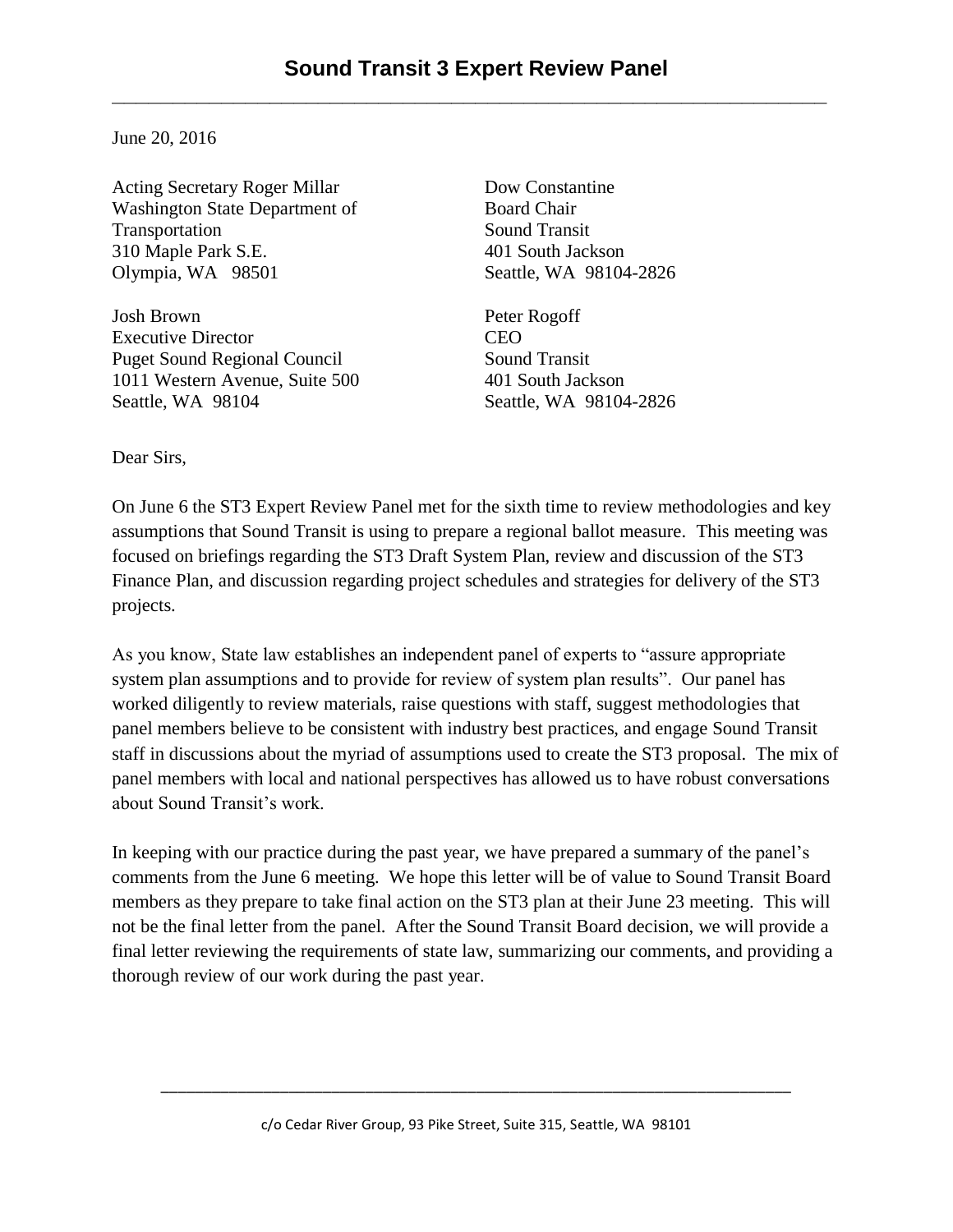Because the Board is being asked to adopt the ST3 System Plan and Finance Plan documents, we have several comments about those specific documents, as well as several other comments from our meeting.

## **Comments on ST3 Draft Plan Document**

The panel received a briefing on the draft plan being considered by the Board. We understand that the plan will be referenced in the ballot measure, so the plan provides the foundational descriptions of the ST3 projects and programs for the region's citizens. The following comments are offered by panel members for the board's consideration. We hope they will provide greater clarity for those now, and in the future, who want to understand the ST3 proposal.

*Reference to State Legislation:* Legislation enacted in 2015 altered the responsibilities and requirements for Sound Transit if voters approve the new funding sources included in this legislation. Two of these added responsibilities are to fund both: (a) \$518 million of various education activities in the ST region (Sections 422 and 423, Chapter 44, Laws of 2015, 3<sup>rd</sup> Special Session); and (b) \$22 million of affordable housing (Section 329, Chapter 44, Laws of 2015,  $3<sup>rd</sup>$  Special Session). We suggest that voters should be apprised of these mandated expenditures by Sound Transit if the new taxing authority is approved. Voters will be authorizing tax increases and extensions to fund high capacity transportation systems, as well as these two additional purposes. Although these two mandated expenditures do not relate to the basic purpose of a regional transit authority, it is important for voters to understand these new requirements

*Reference to Operations and Maintenance Facilities:* The panel was briefed on the plans for constructing maintenance facilities as part of the ST3 plan. We heard from staff that one of the lessons learned from ST2 was that there should be greater clarity in the initial program description about the general location of the proposed maintenance facilities. The draft plan states that light rail maintenance facilities will be constructed in the north and south corridors. That broad description does not provide much additional clarity. The panel suggests that language be inserted into the plan making it clear which jurisdictions (but not specific locations) are being considered for location of the ST3 maintenance facilities.

*Annexations:* The draft plan describes the method for annexing areas outside, but adjacent to the Sound Transit District. On page 17 of the draft plan there is a description regarding one method of annexation, where the Sound Transit Board may call for an annexation election. The panel suggests that the language should also reference the other "indirect" method of annexation into the Sound Transit district. Areas may be added to a regional transit authority when a city that is already included in a RTA annexes territory outside of the RTA district. That newly annexed territory also is simultaneously annexed to the RTA under RCW 81.112.050(1). This method of annexation was recently approved by resolution at the June  $2<sup>nd</sup>$  Board meeting for additional areas in the cities of Bellevue, Issaquah, Renton and Sammamish.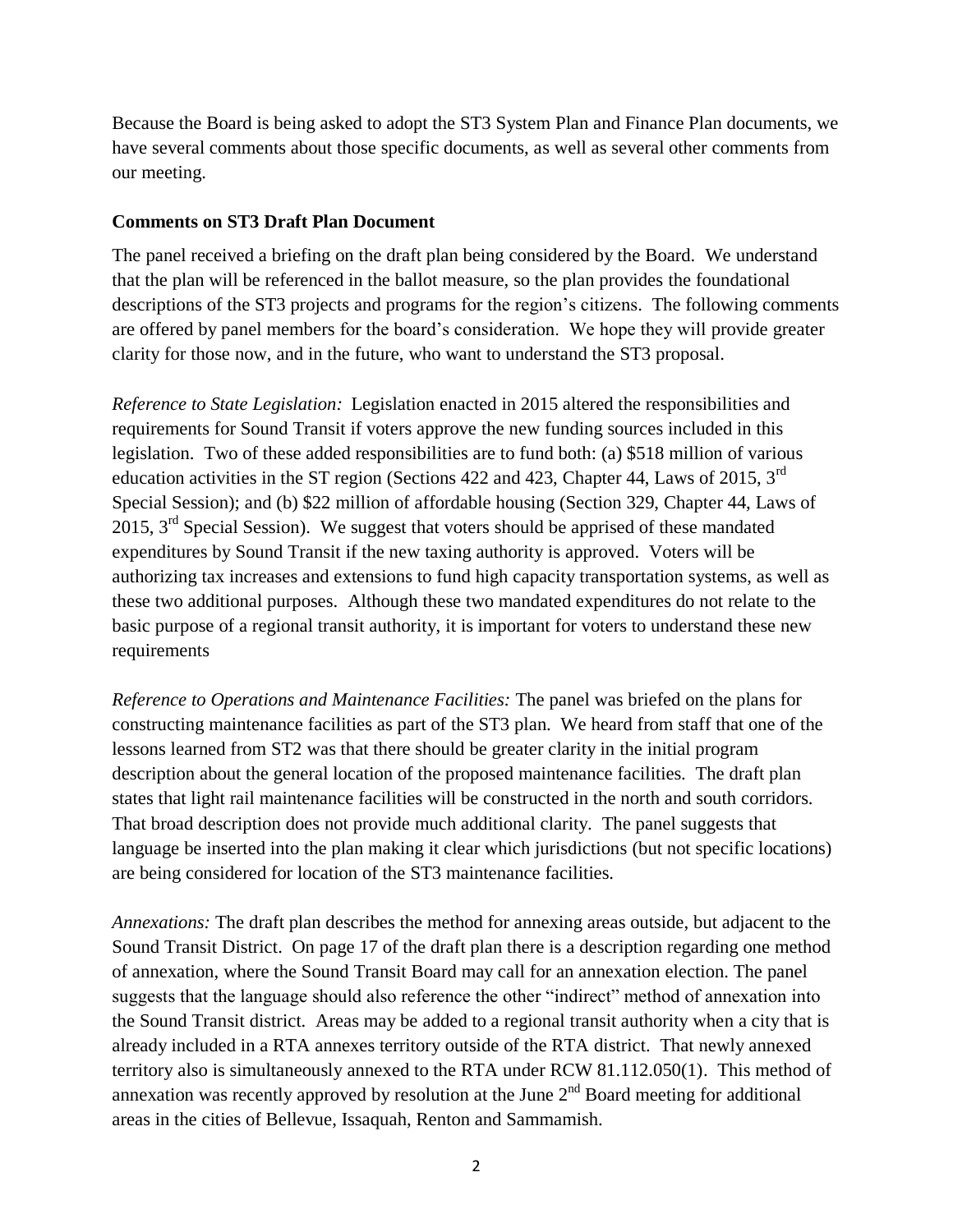*Major Changes to Proposed Alignment*: Panel members had discussion with Sound Transit staff on June 6 regarding the future study of options for the proposed light rail alignments included in the plan. For example, several stakeholder groups or jurisdictions have already expressed interest in supporting construction of a tunnel in alignments where a tunnel is not being proposed. Staff responded that such a major change in the project scope resulting in increased costs would likely require additional funding from other public or private sources, beyond what is available through the ST3 funding package. The Panel suggests that the plan should make it clear that it is likely "outside" funding would be necessary to support major alignment changes. This would help set expectations regarding future discussions about alternatives. This suggestion could be particularly useful in light of the fact that the proposed ST3 plan includes provisional projects. We assume that additional ST3 funding for a tunnel that is not included in the current plan would be at the expense of identified provisional projects.

*Transit Oriented Development (TOD)*: The draft Plan states (on page 12):

"Development around transit investments represents a significant opportunity both to shape communities that attract jobs and housing opportunities affordable at a range of incomes, and to improve equitable access to opportunities for current and future residents."

Panel members noted that TOD policy works if the transportation investments are aligned with the land use and zoning policy of the jurisdiction where stations will be located. For example, at our June meeting we discussed the plans for the infill light rail station at 130<sup>th</sup> St. in Seattle. If the ST3 plan is approved by voters there will be an \$85 million investment in a station that does not currently have the zoning to support robust TOD. The panel was told that City of Seattle officials have expressed an intent to modify the zoning adjacent to the new station.

The panel suggests that the board consider including language in the plan that references the need to work closely with jurisdictions and that there is an expectation that land use actions, consistent with TOD policy, will be put in place to enhance ridership of the regional bus and rail systems to support the substantial capital investments voters will be making.

*Review of Plan Appendices:* The ST3 system plan has a series of appendices. The panel received a draft of Appendix C, titled, "Benefits, Costs, Revenues, Capacity, Reliability and Performance Characteristics", today. Because we have not had time to review the document thoroughly, we will provide any comments regarding this document in our final letter.

## **Comments on ST3 Finance Plan Document**

The panel received a presentation regarding the draft ST3 Finance Plan and had discussions regarding elements of the plan and the sensitivity analysis that was conducted for the plan.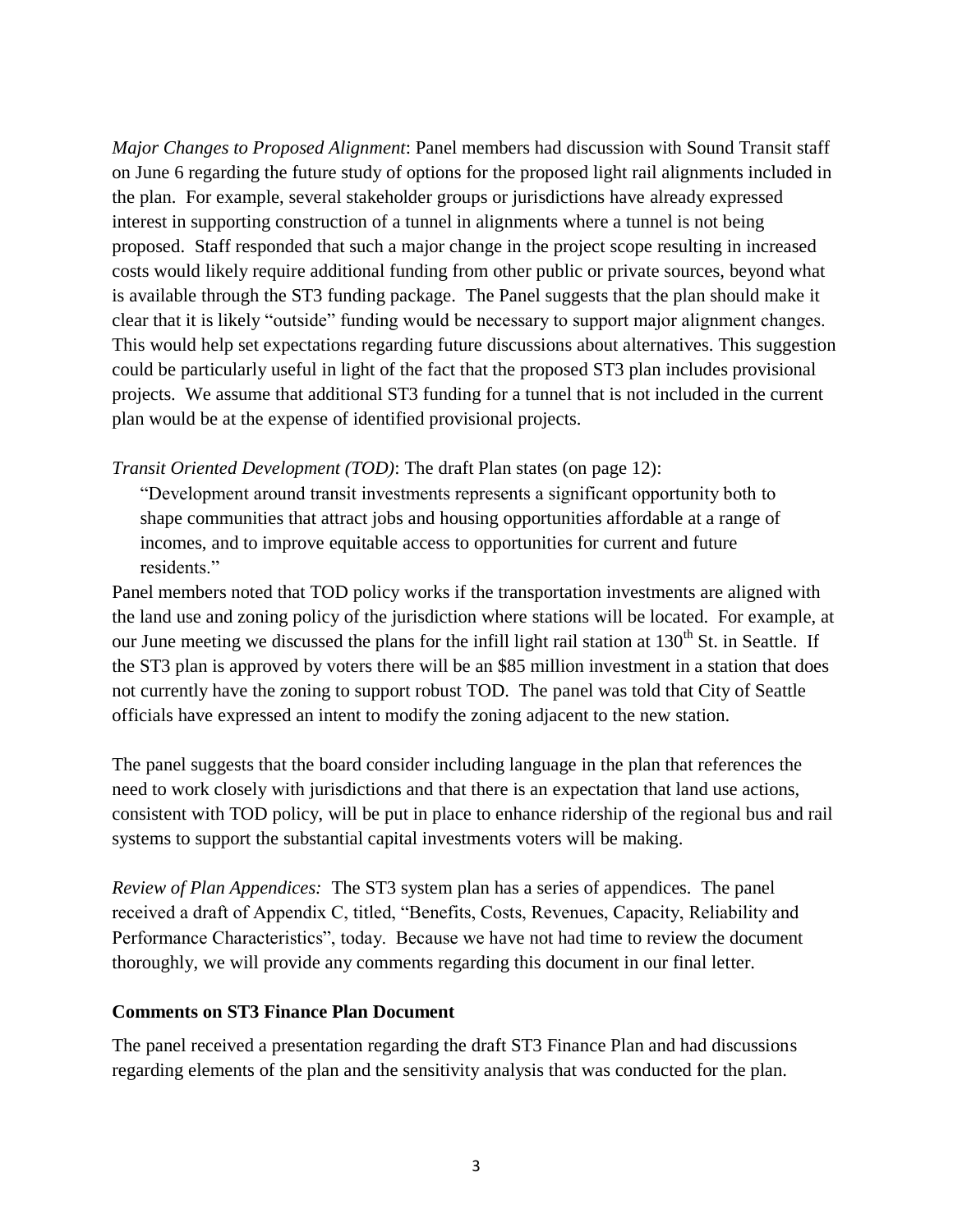*Sales Tax Growth*: The plan assumes that sales tax will grow at an average annual rate of 1.6% real growth (the amount over inflation). The panel believes this is a reasonable growth assumption. However, we would note that in addition to the usual fluctuations in sales tax revenue based on regional and national economic conditions, there is also some risk that over the life of the ST3 program this growth may not be realized due to the shifting of consumer purchases from brick and mortar stores to internet purchases.

*O & M Cost Growth*: The plan assumes an O & M annual growth rate of 1% above CPI. Again, the panel believes this is a reasonable assumption. However, we see this is another area of risk for the plan. This would seem to be a very conservative assumption given the historical growth in healthcare costs nationwide. This represents a risk to be watched in light of the cost of purchased transportation services as well as Sound Transit's own labor costs.

*Sensitivity Analysis*: At our June 6 meeting Sound Transit staff reviewed the analysis they had done to test the sensitivity of several key assumptions embedded in the Finance Plan: potential capital cost increases, lower than anticipated sales tax revenues, a recession early in the ST3 program, higher than anticipated interest rates, and increased inflation. This analysis represents sound industry practice. However, the sensitivity analysis and Monte Carlo runs presented to the panel did not include all of the most recent project delivery schedules. The analysis should be updated and shared prior to board action.

It is worth noting that the results provided to the panel indicated the financial plan had a good probability of success. Variance in the assumed levels of revenue (particularly for sales tax and MVET) in the early years of the ST3 program, have the greatest impact on Sound Transit's ability to meet its program goals and stated financial policies. Significantly lower revenues in the early years would create risk (in approximately 2038) of not being able to meet the debt service coverage ratios.

*Sources of Funds*: The draft ST3 Finance Plan includes a description of the various revenues included in the plan, including the assumptions behind the anticipated rates of growth. However there is no description of the rate of growth of the property tax revenue, and no description of what is included in "Other Revenues". It would also be helpful to include the assumption about the level of fares that generate the fare revenues. Adding these descriptions would provide greater clarity about the sources of funds included in the plan.

*Cost Per Household*: Best practices suggests that clear, meaningful information should be provided to voters about the proposed ST3 taxes. This can be accomplished by providing voters with a statement about the impacts on a typical household, and making available to citizens the methodology used to calculate household impacts. In addition, as we have stated before, Sound Transit materials should make it clear that the ballot proposition will both **add new taxes** and **continue existing ST taxes** (as is mentioned in the finance plan). We understand that it can be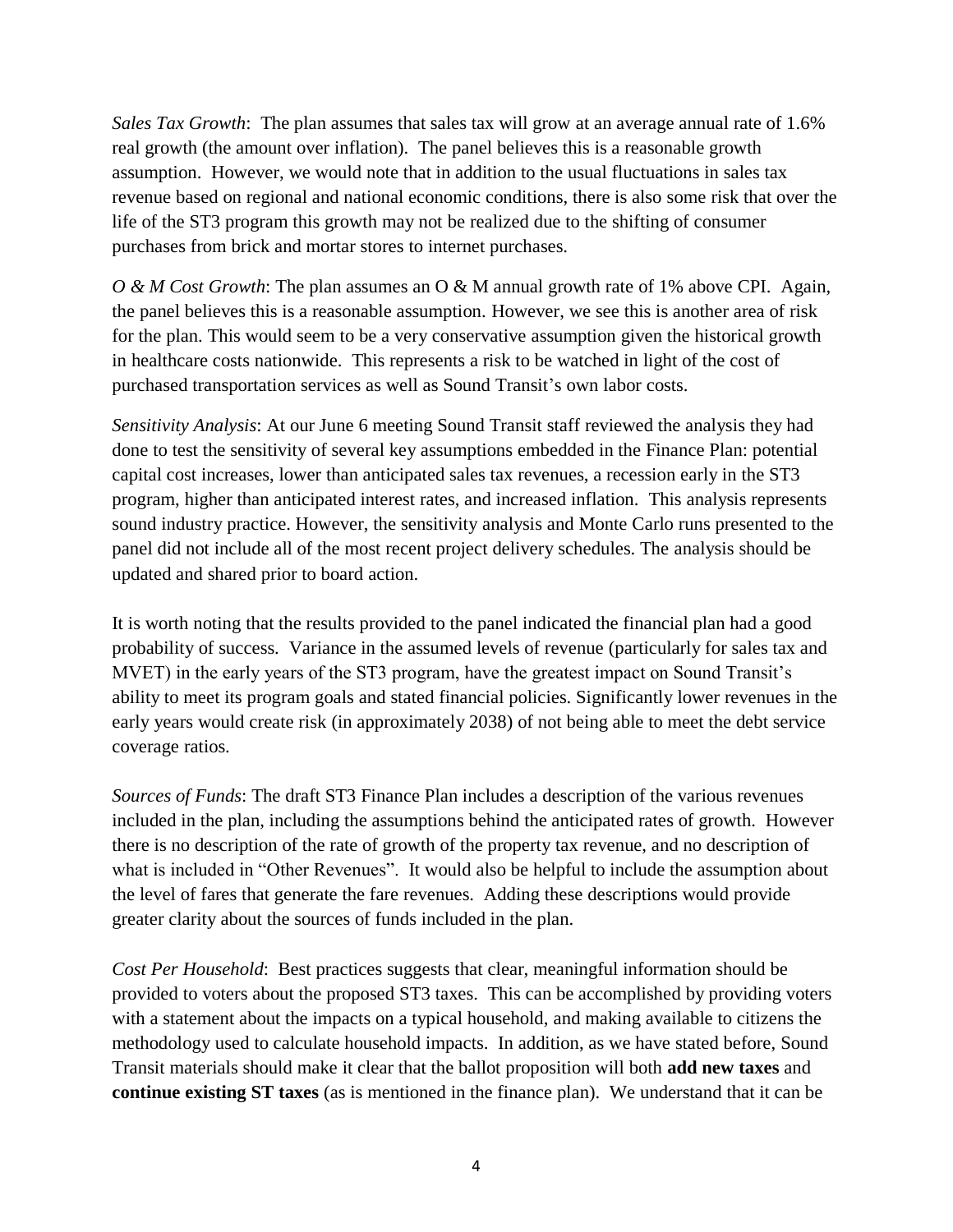difficult to succinctly communicate meaningful cost figures to voters, but full transparency is important for residents to understand the proposal.

Although "typical" household cost figures for the new taxes are valuable, the more detailed financial documents should provide greater detail for residents. Additional ST3 financial materials should be available that describe tax impacts based on different home values, MVET values, and annual sales purchases, and enable residents to calculate the impacts on their households. Materials could provide easy to understand tax rates for the three sources of funds. For example, the additional property tax would be \$25 per year per \$100,000 of property value. A home valued at \$300,000 would pay \$75 annually, while a home valued at \$400,000 would pay \$100 annually. The MVET rate increase of 0.8% would result in an additional \$80 per year for a \$10,000 vehicle, \$160 per year for a \$20,000 vehicle, and \$240 per year for a \$30,000 vehicle. The sales tax impacts are more difficult for voters to calculate their individual circumstances. One way to describe the impact of a 0.5% sales tax is to provide examples, such as an additional sales tax of \$50 for \$10,000 in annual purchases, or \$150 for \$30,000 in purchases, or \$250 for \$50,000 in annual purchases.

To the extent Sound Transit continues to use typical cost per household in its public materials, the panel continues to suggest that a typical cost per household across the entire Sound Transit district does not account for the considerable differentials in property values among the three counties. For example, the methodology Sound Transit is using assumes an average (weighted) home value of \$360,000. This underestimates the value of homes in King County (\$443,000) average assessed value in 2016), and overestimates the value of homes in Pierce County (\$232,000 in 2015).

The panel would also suggest that the typical cost per household be updated to reflect the most current data. Instead of using older 2013 data regarding median household income, Sound Transit should update the calculation of impact on a typical household by using the more recent State Office of Financial Management projections of median household income for the three counties in the Sound Transit district for 2015. The estimates for median home values should also be updated to reflect current year assessed values across the region. Both of those more current estimates of household income and home values could then be inflated to 2017, when the new taxes would begin. In addition, staff mentioned to the panel a possible adjustment in the estimated impact of the MVET per household. This should also be incorporated into the revised estimate of impact on a typical household.

## **Use of Cost Per Rider and Cost Per New Rider Metrics**

At the June meeting the Panel was pleased to receive information it had requested regarding the cost per rider and cost per new rider for each of the major segments and projects included in the ST3 plan. The Panel believes that cost effectiveness metrics (such as these) are a useful part of the analysis that should be considered as project decisions are made. The Panel would encourage